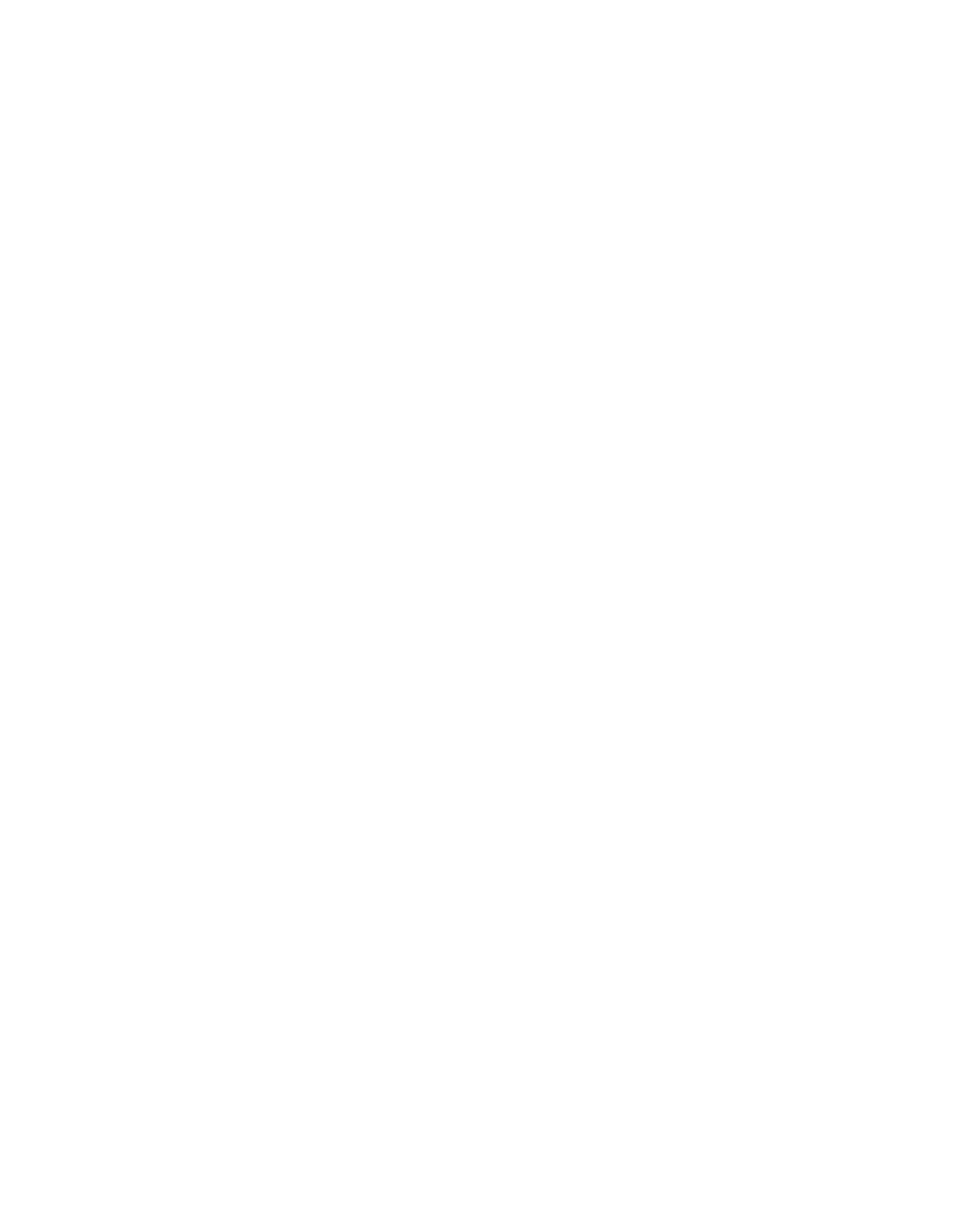Enr CS for HB 4668

 AN ACT to amend and reenact §17C-15-50 of the Code of West Virginia, 1931, as amended, relating to air bag fraud; prohibiting counterfeit and nonfunctional air bags; establishing penalties for prohibited activities related to air bag fraud; specifying the applicability of the section; and creating exceptions.

*Be it enacted by the Legislature of West Virginia:*

#### **ARTICLE 15. EQUIPMENT.**

**§17C-15-50. Air bag fraud; counterfeit and nonfunctional air bags prohibited; penalties; applicability; exceptions.**

(a) For purposes of this section:

 (1) "Air bag" means an inflatable occupant supplemental restraint system, including all component parts, such as the cover, sensors, controllers, inflators, and wiring, designed to activate in a motor vehicle in the event of a crash to mitigate injury or ejection and that meets the federal motor vehicle safety standards set forth in 49 C.F.R. 571.208 for the make, model, and model year of the motor vehicle.

 (2) "Counterfeit air bag" means an air bag or component of an air bag displaying a mark identically or substantially similar to the genuine mark of a motor vehicle manufacturer or supplier of parts to a motor vehicle manufacturer, without the authorization of the motor vehicle manufacturer or supplier, respectively.

 (3) "Disable" means to deliberately disconnect or otherwise render inoperable and includes the failure to replace a previously deployed airbag with a functional airbag.

(4) "Nonfunctional air bag" means any of the following:

(A) A replacement air bag that has been previously deployed or damaged;

 (B) A replacement air bag that has an electric fault that is detected by the vehicle's air bag diagnostic system when the installation procedure is completed and the vehicle is returned to the customer who requested the work to be performed or when ownership is intended to be transferred;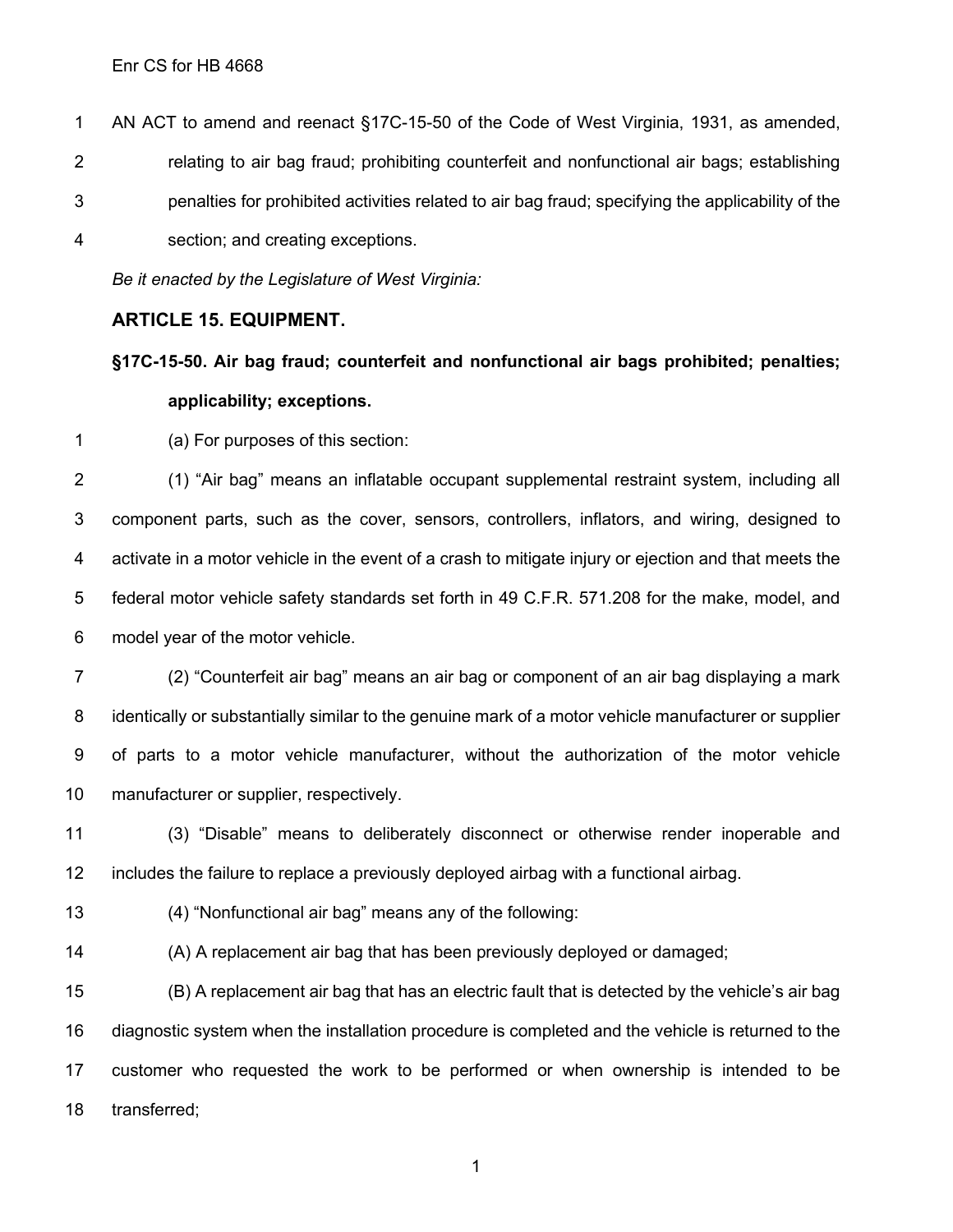#### Enr CS for HB 4668

 (C) A counterfeit air bag, air bag cover, or some other object that is installed in a motor vehicle in order to mislead or deceive an owner or operator of the motor vehicle into believing that a functional air bag has been installed; or

(D) An air bag subject to the prohibitions of 49 U.S.C. §30120(j).

 (b) A person who does any of the following is guilty of a misdemeanor and, upon conviction thereof, shall be fined not less than \$1,000 nor more than \$5,000, or confined in a regional jail for not more than one year, or both fined and confined: *Provided*, That if the violation results in the serious bodily injury or death of any person, the person in violation of this section is guilty of a felony, and, upon conviction thereof, shall be fined not less than \$2,500 nor more than \$10,000 or imprisoned in a state correctional facility for not less than one nor more than five years, or both fined and imprisoned:

 (1) Knowingly import, manufacture, sell, offer for sale, install, or reinstall in a motor vehicle, a counterfeit air bag, a nonfunctional air bag, or an object that does not comply with Federal Motor Vehicle Safety Standard Number 208 (49 CFR 571.208) for the make, model, and year of the motor vehicle;

 (2) Knowingly sell, offer for sale, install, or reinstall in any motor vehicle a device that causes a motor vehicle's diagnostic system to inaccurately indicate that the motor vehicle is equipped with a properly functioning air bag; or

 (3) Knowingly sell, lease, trade or transfer a motor vehicle if the person knows that a counterfeit air bag, a nonfunctional air bag, or an object that does not comply with Federal Motor Vehicle Safety Standard Number 208 (49 CFR 571.208) for the make model, and year of the motor vehicle has been installed as part of the motor vehicle's inflatable restraint system.

 (c) This section does not apply to an owner or employee of a motor vehicle dealership or the owner of a vehicle who, before the sale of the vehicle, does not have knowledge that the vehicle's air bag, or another component of the vehicle's supplemental restraint system, is counterfeit or nonfunctioning.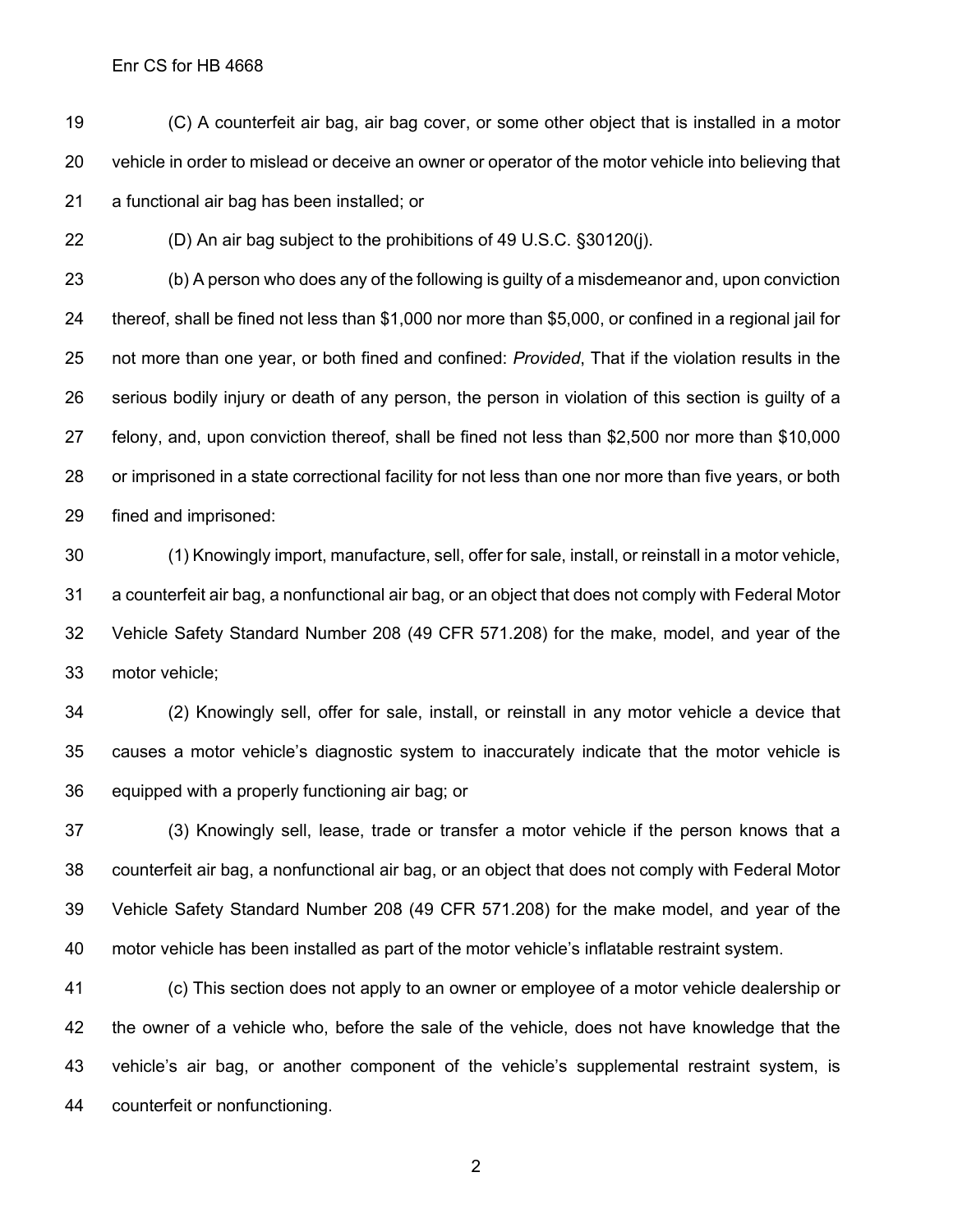(d) Nothing in this section shall be construed as to limit the liability in a civil action of any person who violates the provisions of this section.

 (e) Nothing in this section shall be construed as to create a duty that, before the sale of a vehicle, an owner or employee of a motor vehicle dealership or the owner of a vehicle inspect a vehicle in possession of the dealership or owner to determine whether the air bag, or another component of the vehicle's supplemental restraint system is counterfeit or nonfunctional.

(f) The provisions of this section do not apply where:

 (1) An individual who disables an airbag in a passenger vehicle owned by him or her and which is used exclusively for his or her personal use;

 (2) An individual renders assistance in disabling an airbag in a passenger vehicle which is used exclusively for personal use; and

 (3) An individual sells a passenger vehicle used exclusively for his or her personal use with an airbag he or she knows to be disabled, and the individual selling the passenger vehicle discloses in writing to the buyer that the airbag of the vehicle is disabled.